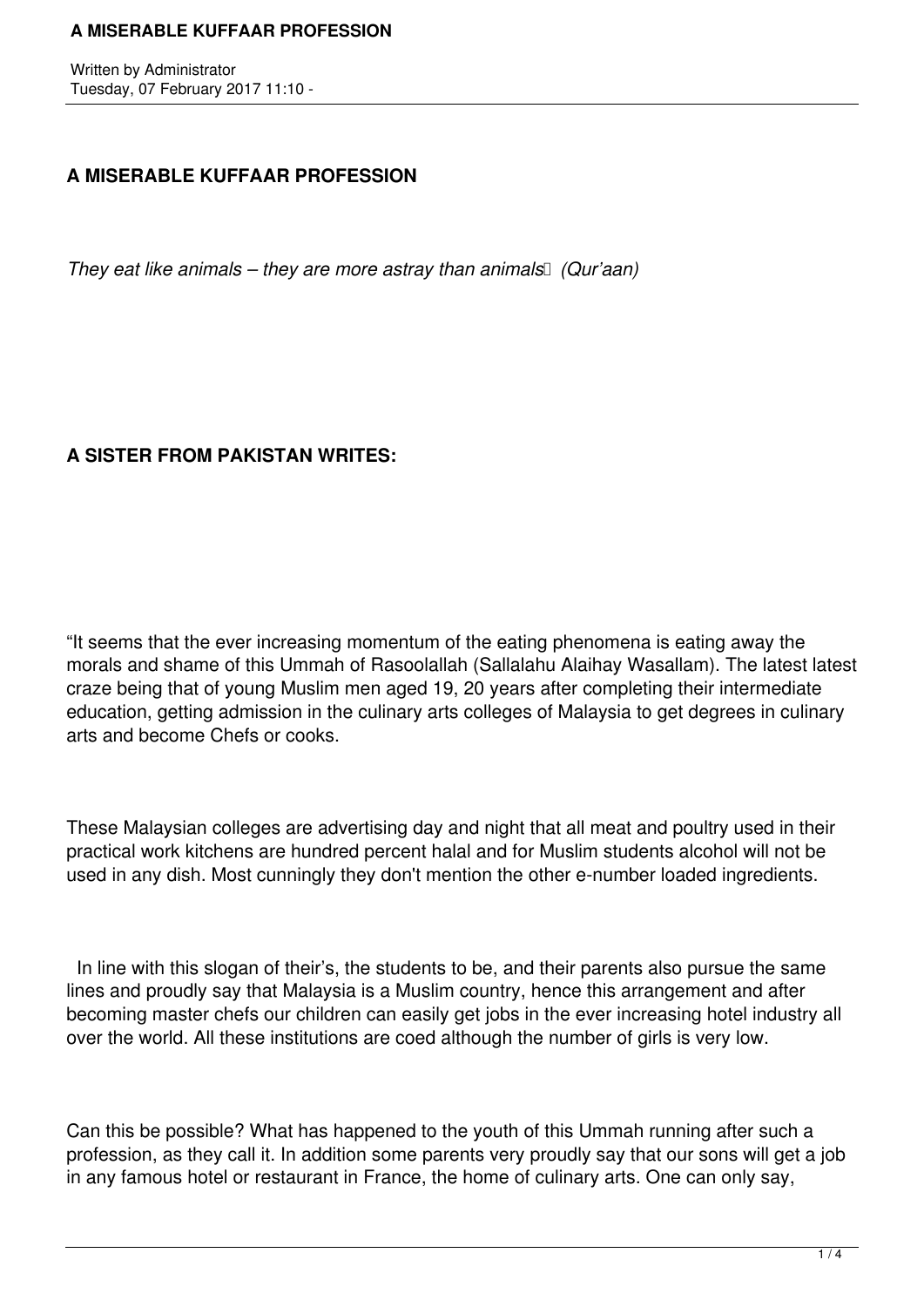Written by Administrator Tuesday, 07 February 2017 11:10 -

*Innalillaa hi wainna ilaihi rajioon.*  Request for your duas. *(End of Letter)*

## **COMMENT**

Rasulullah (Sallallahu alayhi wasallam) said that while a kaafir devours food with "seven intestines", a Muslim eats with "one intestine". This sums up the villainy of the kuffaar culinary profession and industry. This industry specializes in halaalized carrion. Halaalizing carrion is the speciality of all the haraam certifying entities without any exception.

Malaysia like all other Muslim countries is not an Islamic state. All countries where Muslims are in majority and regarded as Muslim lands are in fact kufr states. All Muslim countries, without a single exception, are governed by kuffaar and kufr laws. Not only the governments, but the vast majority of the inhabitants of Muslim countries are also kuffaar all like kuffaar in word, deed and thought. We have heard that Brunei has introduced Shariah Law. We are not aware if this is indeed factual. If it is a fact, then Brunei will be an exceptional case.

Muslims all over the world – the vast majority – the overwhelming majority – are not Muslim at heart. Whilst they verbally profess to be Muslims by virtue of birth, and while they mechanically and with gross deficiency practise the rituals of Islam, their beliefs are the same as those of the Yahood, Nasaara and even of atheists. They are entirely lacking in valid Imaan, hence they have no qualms pursing money in haraam ways and striving for qualifications in haraam professions to serve their western kuffaar masters.

The vilest facet of the "culinary arts" in this era is the halaalization of carrion by personnel who claim to be related to the Deen, i.e. by molvis and sheikhs who have betrayed Allah Ta'ala, the Rasool (Sallallahu alayhi wasallam) and the Ummah for a miserable haraam pittance. Every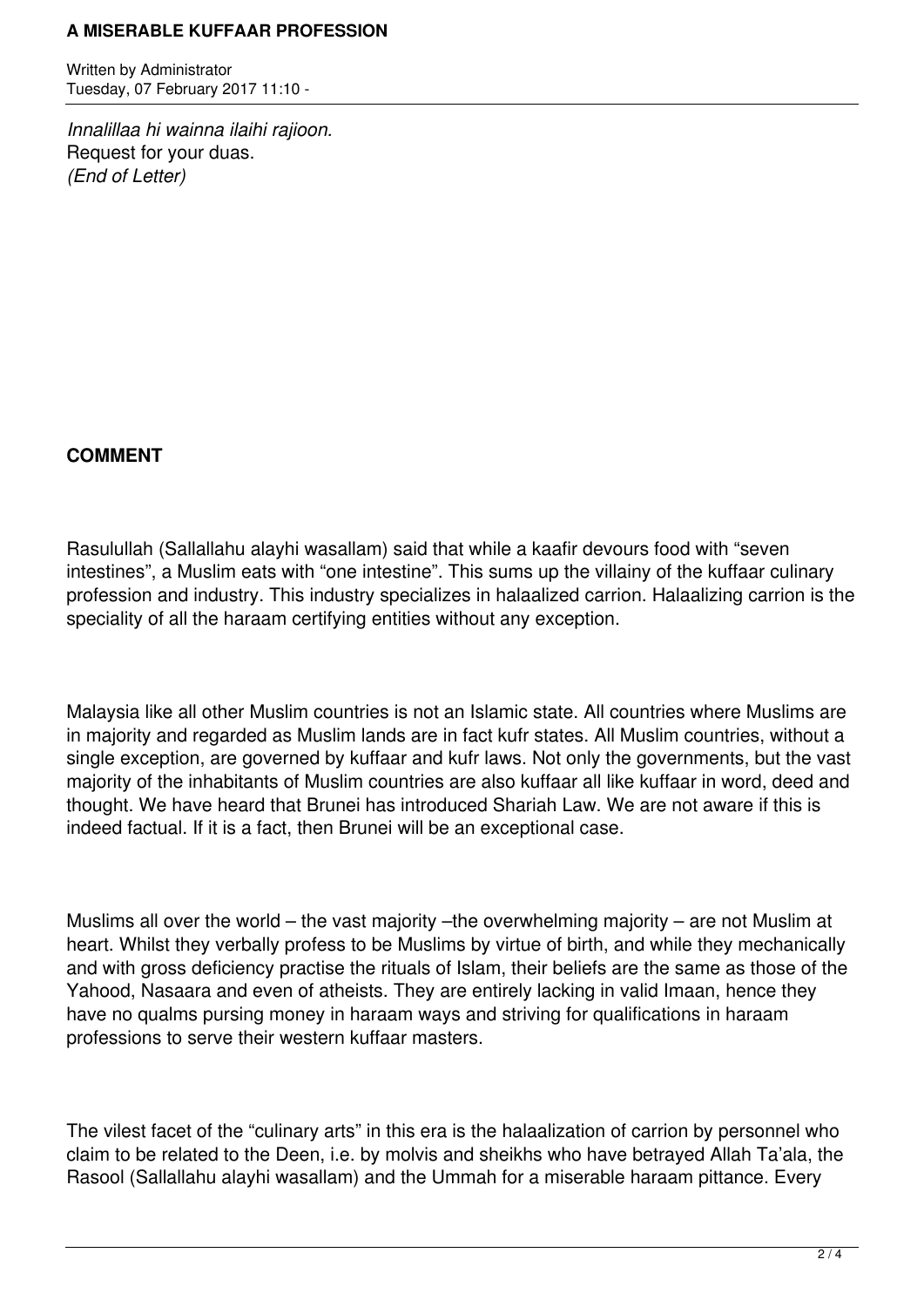Written by Administrator Tuesday, 07 February 2017 11:10 -

certifier is a haraam carrion certifier. Their hearts are dead. Their Imaan is dead. They have absolutely no concept of Maut, Barzakh and Qiyaamah. Malaysia is the leading Satanist in this field, followed by South Africa, then other rubbish certifiers in Europe.

Pursuing education to acquire qualification in culinary arts is in flagrant conflict with the teachings and ethos of Islam. Rasulullah (Sallallahu alayhi wasallam) emphasized the incumbency of simplicity and frugality in food as well as in all aspects of life. This dunya is 'jeefah' (carrion), said our Nabi (Sallallahu alayhi wasallam). The Muslim is not supposed to fill his belly with food. He has to eat simply and not overeat nor fill his stomach to capacity. Hadhrat Abdullah Bin Sahl (Rahmatullah alayh) said: *"When Allah created the world, He instilled ignorance and sin in shaba'(satiation – a full stomach), and Ilm and Hikmat in joo' (hunger)."*

Kuffaar devour food and junk gluttonously worse than even the methodology of even animals. To gratify the gluttony of their bestial nafs, the kuffaar have invented the culinary art profession which nowadays even so-called Muslims are pursuing. In addition to the satanism of gluttony on which this bestial art is structured, a host of other haraam acts is perpetrated in the process of acquiring the satanic education and in the profession as well.

Today the Ummah while ostensibly Muslim, is not Muslim at heart. Muslims are on par with the kuffaar in both practical life and in spirit and understanding. Every activity of Muslims is for the acquisition of worldly and nafsaani objectives. There is no longer any conception of the Objective of the Aakhirah for which Allah Ta'ala has despatched us to earth for a temporary sojourn. This ephemeral dunya has become thebe all, the focus and the only objective of Muslims of this era. The Deen has been assigned hobby status to be discarded, misinterpreted and submitted to worldly goals at whim and fancy. The following Hadith succinctly portrays the status of the Ummah today:

Hadhrat Abdullah Bin Amr (Radhiyallahu anhu) said:

 *"An age will dawn over the people when they will gather in the Musjid and perform Salaat whilst not a single one will be a Mu'min."*